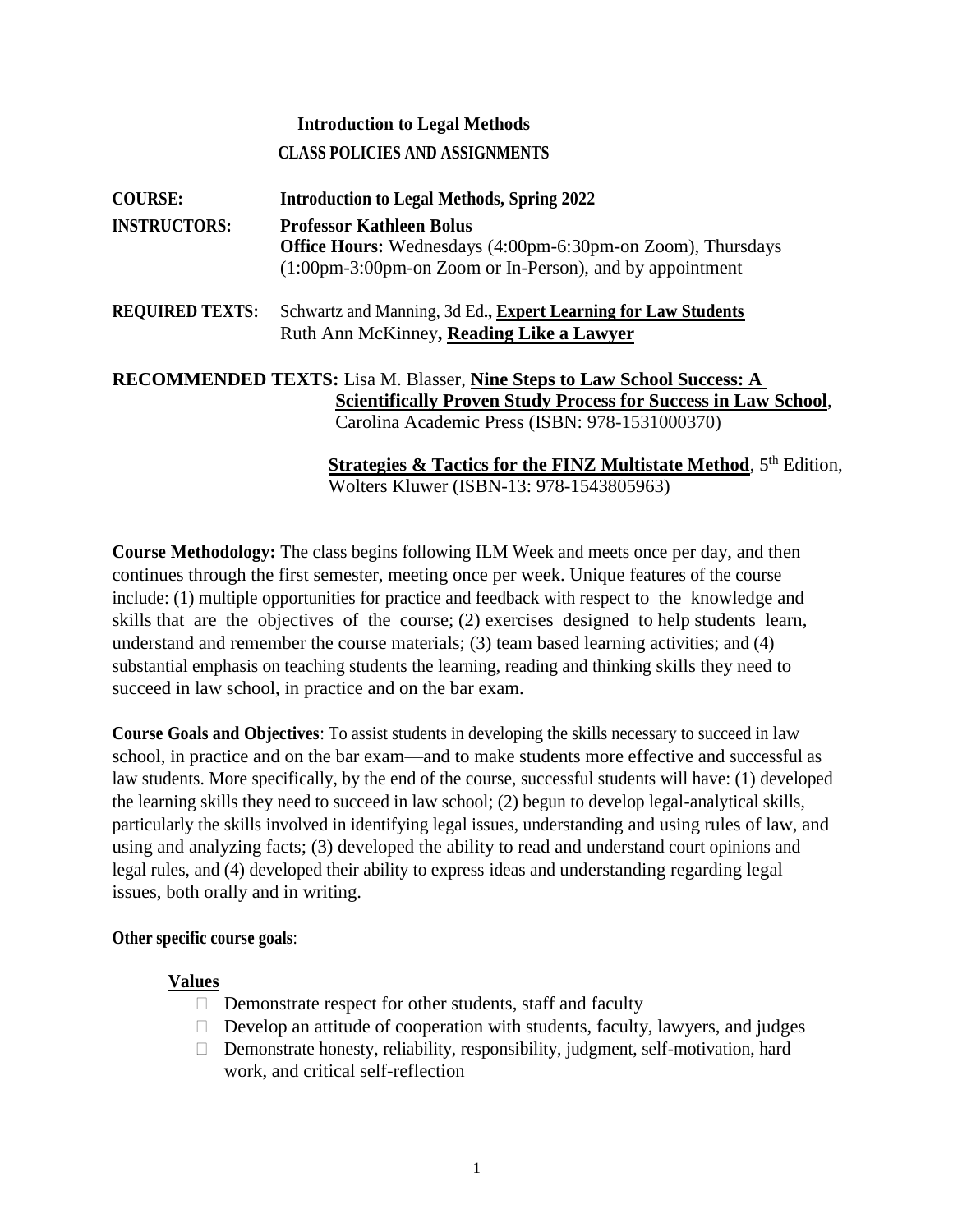# **Skills:**

- $\Box$  Hone learning and study strategies
- $\Box$  Organize thoughts and materials before speaking or writing
- $\Box$  Identify relevant facts in cases, class discussion and on examinations, and be able to use facts to support a position, evaluate a claim and identify potential alternatives
- $\Box$  Articulate policy arguments to convince a court to broaden or narrow a prior decision or rule of law and/or to demonstrate the soundness of a conclusion on an essay examination;
- □ Demonstrate in writing how lawyers solve problems—by understanding what laws they use, how they apply the law to new facts, and how they use those facts to make arguments to judges or juries;
- $\Box$  Respond to an essay question using an IRAC format;
- $\Box$  Apply and analyze the law
- □ **Attendance:** As required by the American Bar Association, the body that accredits law schools, class attendance is mandatory. This may differ from what you have been used to in your undergraduate or other graduate education. Please inform your professor of actual or anticipated excessive absences (more than 2 classes). A student who misses more than two classes will not receive credit for the course. If you are concerned about your absences or ability to meet this policy, please let your professor know as soon as possible, so we can work through any problems.

#### **Classroom Expectations:**

- o Be prepared. Be engaged. Ask questions. Be civil. Be accepting of criticism and be constructive with your own. Be professional. All of these are expectations the legal profession has of you now as a student and even more so the moment you are sworn in as an attorney.
- o Please arrive on time and do not leave early (unless you have addressed this with your professor beforehand).
- o Unless otherwise instructed, students may not use mobile devices in class. Laptops should be used for class purposes only. Any student who is caught using such a device for any other purpose will be asked to put it away for the duration of the class period. If a student ignores such a request, the student will be asked to leave the class and marked as absent. If a situation arises in which a student needs to have their mobile device during class, please let me know at the beginning of the class.
- **Homework Expectations:** Expect to spend approximately three to five hours per week outside of class working on reading and assignments for this course. As you apply the skills you learn in this course to your other courses, you should expect to spend additional time practicing those skills, as part of the work you do for your other courses.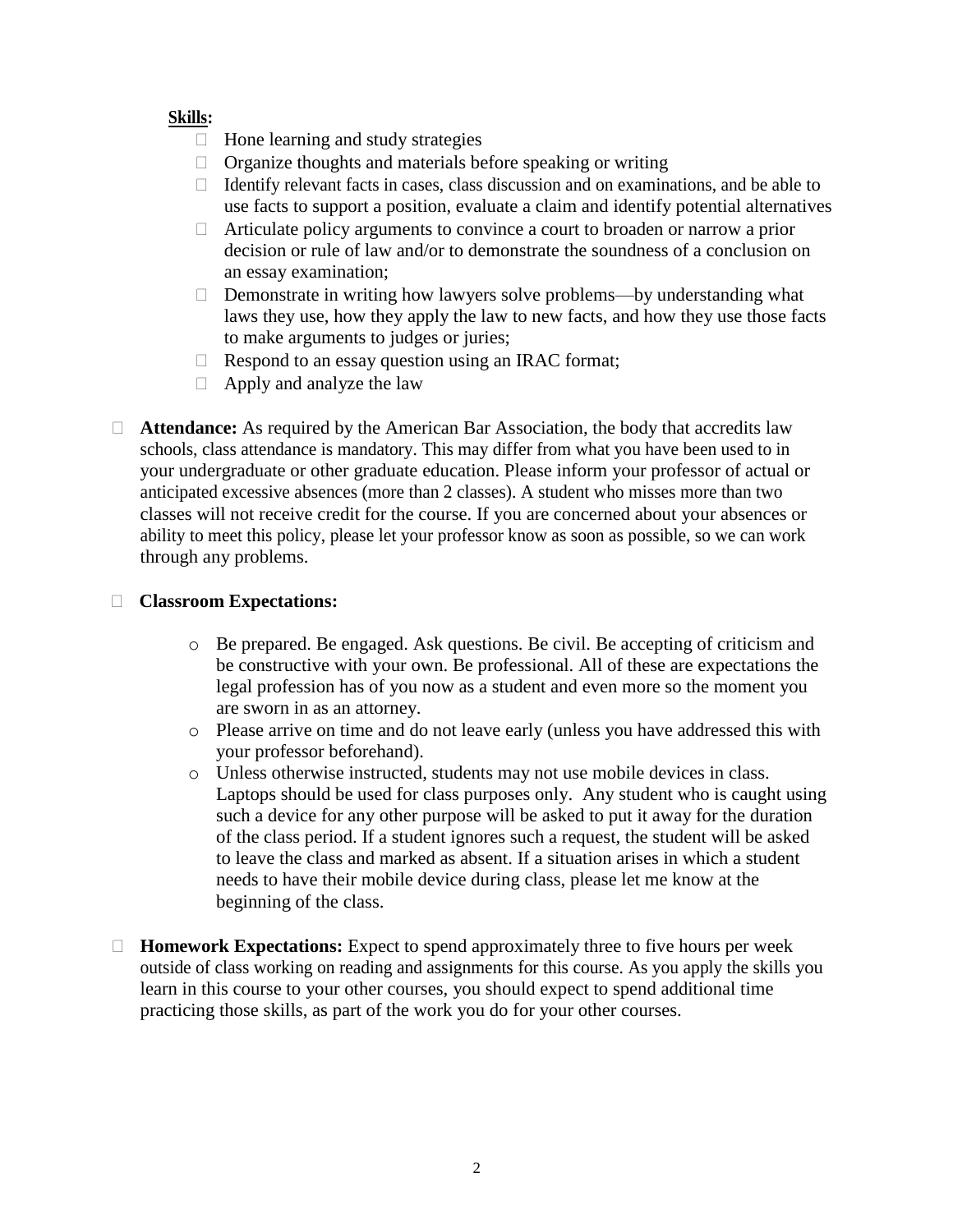- **Course Grading:** Successful completion of this course is a requirement for graduation from the Law School. This is graded course. The course will be graded based on the following:
	- **1. Attendance.** Attendance is required—both because lawyers are required to appear where they are expected, and because most of the learning and application of the required reading for this course occurs during participation in class exercises. If you arrive late, leave during class time or depart early (without prior permission), you will be marked absent for that session. **If you miss more than two class sessions, you will receive a failing grade in the course.**
	- **2. Preparation and Participation:** Class participation is also required. Part of being a law student and a lawyer is engaging in discussion, including presenting your ideas and being able to respond to questions. Legal education is a cooperative venture, and lawyers must be able to orally communicate their ideas. Please note there is a significant difference between being unprepared and being unable to "answer" a question. You do not need to be an expert, but you must read and think about the assigned materials, complete assigned work and be ready to engage and discuss this work and your thoughts with others. If you are not prepared for some classes you may be asked to leave, because the class will be discussing materials related to assignments and it is only appropriate to have the discussion with those students who have already completed the assignment.

You should stay sufficiently ahead on your assignments to ensure your readiness to participate for each class. Neither the assertion that you did not anticipate the class or group getting so far, nor that you read the assignment too long ago to remember it, nor that you are having trouble keeping up with your other courses, will excuse a failure to be prepared. You will not be deemed unprepared simply because you venture an incorrect answer in class (unless, of course, your answer reflects inadequate preparation).

- **3. Professional Engagement:** As you may know, you are creating your professional reputation in the law. Accordingly, please behave as the best attorneys do. This includes paying attention and listening to what others say, as well as working with others collectively, to learn the material and skills in this course. Also:
	- $\Box$  Please be prepared for class and be ready to work. Please listen to others, avoid dominating the discussion, take risks and be resourceful.
	- $\Box$  Please seek help when you realize you need it or when recommended; take the initiative to improve your skills.
	- $\Box$  Please show up every day on time and stay in class the whole time.
	- $\Box$  When you are assigned to work in teams, everyone in the team has the responsibility of making sure that the team works together effectively and efficiently.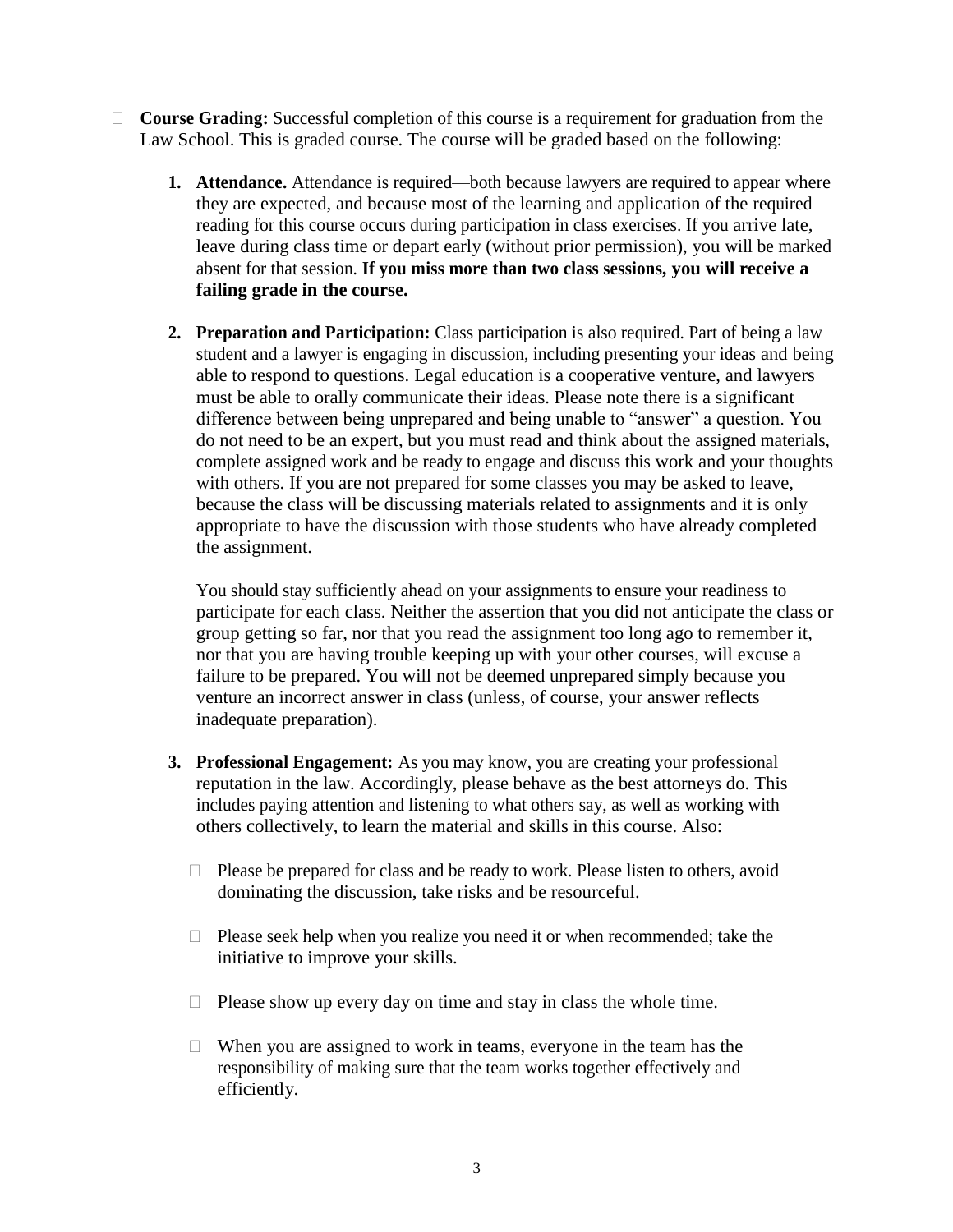#### **Professional engagement includes:**

- **Resourcefulness.** If you have problem, first try to figure out a way to solve it.
- **Taking appropriate risks.** For some this means volunteering to speak in a class. For others it is the risk of being silent and not leading a discussion. It may mean admitting you are off track or that you need help with an aspect of the course.
- **Appropriate behavior in class.** Be respectful of others by encouraging others to talk during group work. Listening is an enormous part of effective lawyering. If you finish an exercise early or before others, ask for feedback or work on other aspects of the course.
- **Appropriate technology usage.** Using a smartphone, computer or other technology in a way that does not support your learning (texting, Facebook, email, etc.) will be considered an absence.
- **A professional attitude.** Have a positive approach to working with others, including your professor. If you have a complaint, including one about the course, voice it directly, in person to those that are involved (and be prepared to offer a solution).
- □ **Timeliness.** Complete and turn in all work on time.
- **Attention to work product.** Be thoughtful about what you say and what you turn in; be sure it reflects your best work.
- **Growth.** If you have received feedback on an assignment try to understand and use it. If one approach doesn't work, try another—and reflect on what works and what doesn't. Struggle with analyzing a problem before asking about it or giving up—but also **remember to ask questions and seek help when your struggle doesn't produce the results you hope for**.
- **Perseverance.** A student that does not give up, but keeps working to develop his or her skills, regardless of where he or she is, is acting professionally.
- **4. Completion of all assignments set out on the syllabus.** For most class sessions you will be preparing homework assignments. The assignments will help you practice the skills on which you will be tested on your law school examinations, and the bar examination. Because the goals of all of these assignments include giving you practice and feedback, initially you will not be graded on the accuracy of your answers; you will, however, be graded on the extent to which your submissions reflect and demonstrate your effort to do the assignments well. To pass each of the initial assignments you must prepare an answer to each assigned question or exercise that reflects a genuine effort to successfully complete the assignment and a genuine effort to implement the feedback that is given on prior assignments.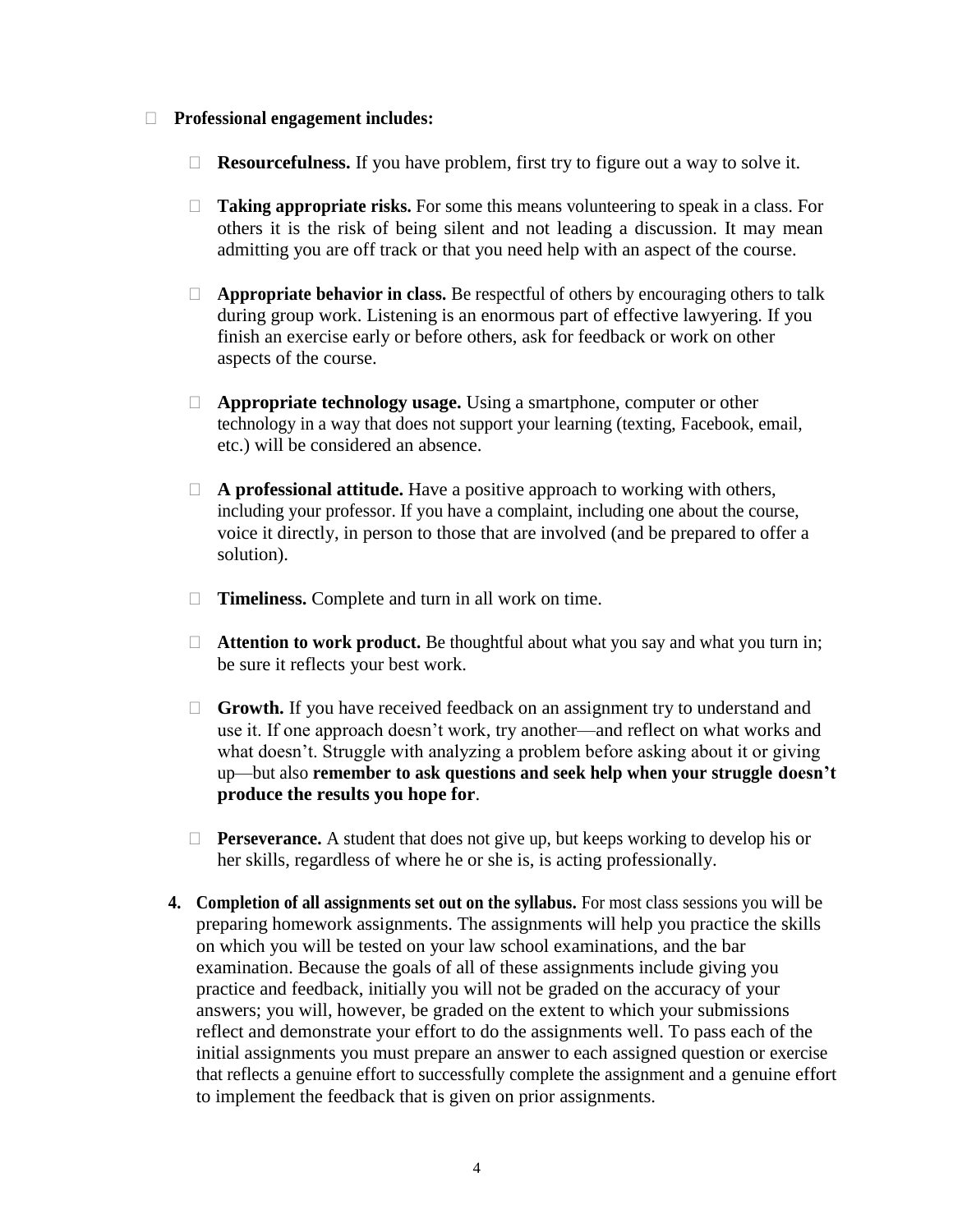As the semester progresses and you have had an opportunity to practice the skills, the difficulty level of the assignments and the professor's expectations will increase. Your final grade will reflect the quality of the work you turn in throughout the semester, the extent to which you have implemented the feedback you are given on the initial assignments, and the extent to which you demonstrate mastery of the skills taught in the course.

**NOTE:** A lawyer is expected to meet deadlines; failure to turn in documents on time may have serious consequences, including the loss of a clients' right to present a claim or defense. It is important to begin to exhibit the professionalism that is required of a practicing lawyer, including submitting all documents (assignments) on time. Therefore, **late assignments will not be accepted. Failure to hand in an assignment on time will result in a reduced grade and may also result in a failing grade in the course.**

- **Course Web Page:** The course has its own TWEN Course page. To access the course web page, you will need a Westlaw password which will be provided to you during Orientation.
- **Disability Services Statement:** Western State College of Law provides accommodations to qualified students with disabilities. The Disabilities Services Office assists qualified students with disabilities in acquiring reasonable and appropriate accommodations and in supporting equal access to services, programs, and activities at Western State College of Law. To seek reasonable accommodations, a student must contact Senior Assistant Dean Donna Espinoza, Student Services Director and Disabilities Services Coordinator, whose office is in the Students Services Suite. Dean Espinoza's phone number and email address are: (714) 459- 1117; [despinoza@wsulaw.edu.](mailto:despinoza@wsulaw.edu) When seeking accommodations, a student should notify Dean Espinoza of her or his specific limitations and, if known, her or his specific requested accommodations. Students who seek accommodations will be asked to supply medical documentation of the need for accommodation. Classroom accommodations are not retroactive, but are effective only upon the student sharing approved accommodations with the instructor or professor. Therefore, students are encouraged to request accommodations as early as feasible with Dean Espinoza to allow for time to gather necessary documentation. If you have a concern or complaint in this regard, please notify Dean Espinoza; or please notify Dean Allen Easley at [aeasley@wsulaw.edu](mailto:aeasley@wsulaw.edu) or (714) 459-1168. Complaints will be handled in accordance with the College of Law's "Policy against Discrimination and Harassment."
- **Academic Misconduct Policy:** All students are expected to conduct themselves appropriately and ethically in their academic work. Inappropriate and unethical behavior includes (but is not limited to) giving or receiving unauthorized aid on examinations or in the preparation of papers or other assignments, or knowingly misrepresenting the source of academic work.
- **Assignments:** Attached are the reading assignments and class topics. Assignments may be altered or supplemented.
- □ **Office Hours, Appointments and E-mail:** Students may use office hours to address concerns regarding any of the course material or for other guidance. Faculty will discuss office hours during Classroom Session 1.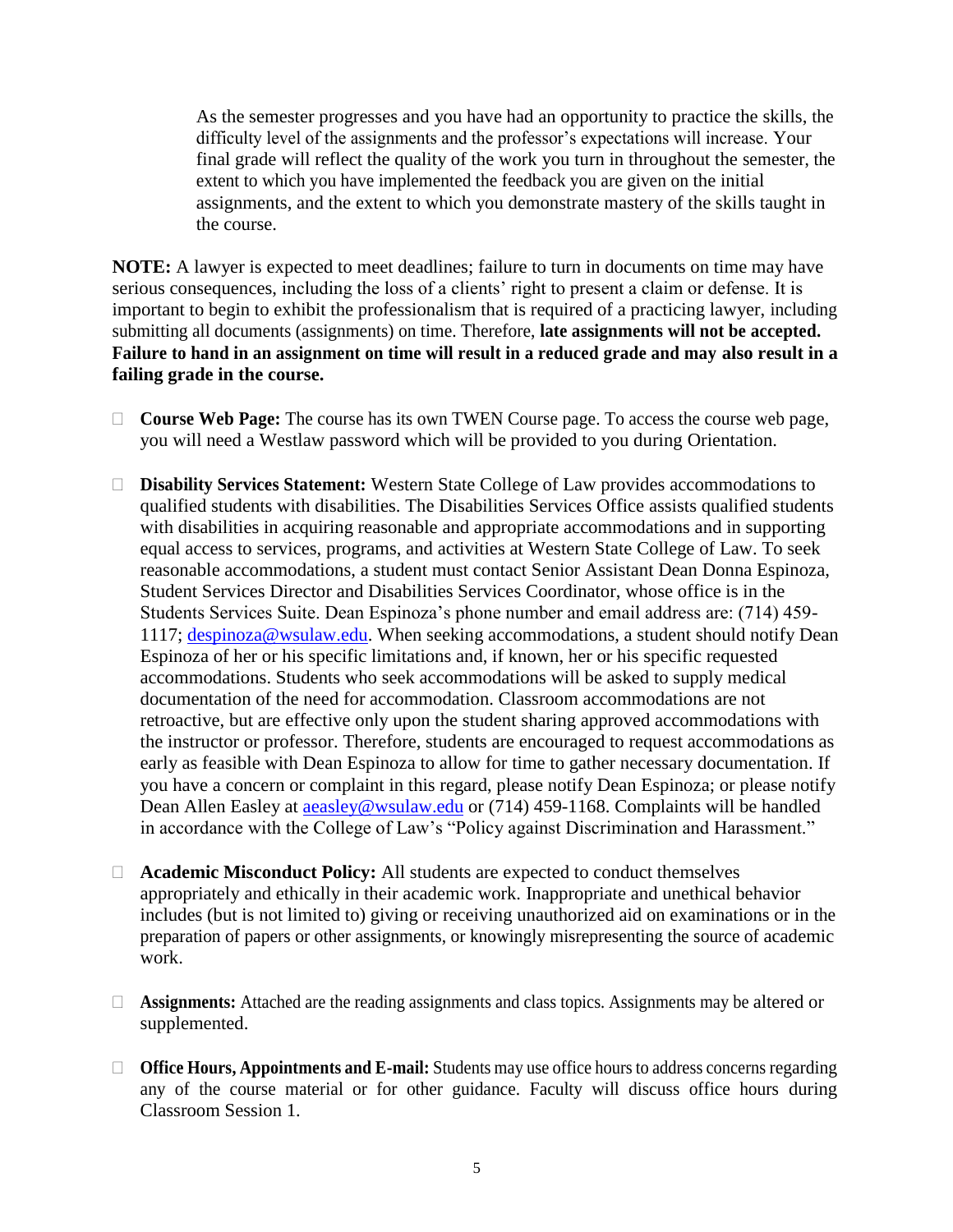- □ **Zoom Sessions:** Some class sessions will take place over Zoom. We will notify you of any class session that will take place over Zoom in advance and will provide links in advance of the class session. The following requirements apply to any class session that takes place over Zoom:
	- $\Box$  Find a dedicated quiet space to attend Zoom sessions, to minimize the chances that you will be disrupted during the session.
	- □ Arrive to class early and dressed as you would to attend an in-person class.
	- $\Box$  Your camera must be turned on for the duration of the class. If desired, you can use the background settings in Zoom to create an artificial background that blocks the view of your space while still allowing you to be seen on camera.
	- $\Box$  Come prepared, as you would for an in-person class. Participation in Zoom classes is as important as it is during an in-person class session.
	- $\Box$  Do not multitask stay focused on the class discussion do not wander in and out of the Zoom session.
	- $\Box$  If you have to miss a Zoom session, or arrive late or leave early, notify the professor in advance, as you would for an in-person class.
	- $\Box$  If you have connectivity issues, whether it be long-term or short-term, that impact your ability to participate (e.g., if you are limited to dial-in without video), notify your professor so other accommodations can be explored.
	- $\Box$  Do not post screenshots or recordings of any Zoom classes on social media. Such actions would constitute a violation of the Student Honor Code. If you need access to a recording of the Zoom session, please contact your professor.
	- $\Box$  Sign into Zoom with the name under which you are registered for class. If you prefer to be called by a different name or nickname, please notify your professor in advance so you are mot marked absent.
	- $\Box$  Unless your professor instructs you otherwise, mute your microphone when you are not speaking. Unmute to speak or to ask or answer questions.
	- □ Zoom classes are not YouTube or Netflix. You should be actively engaged in answering questions, taking notes, writing down questions you wish to ask later during class or during office hours, etc. This will not only help you stay engaged and participating in class, it will also help your learning in the online format.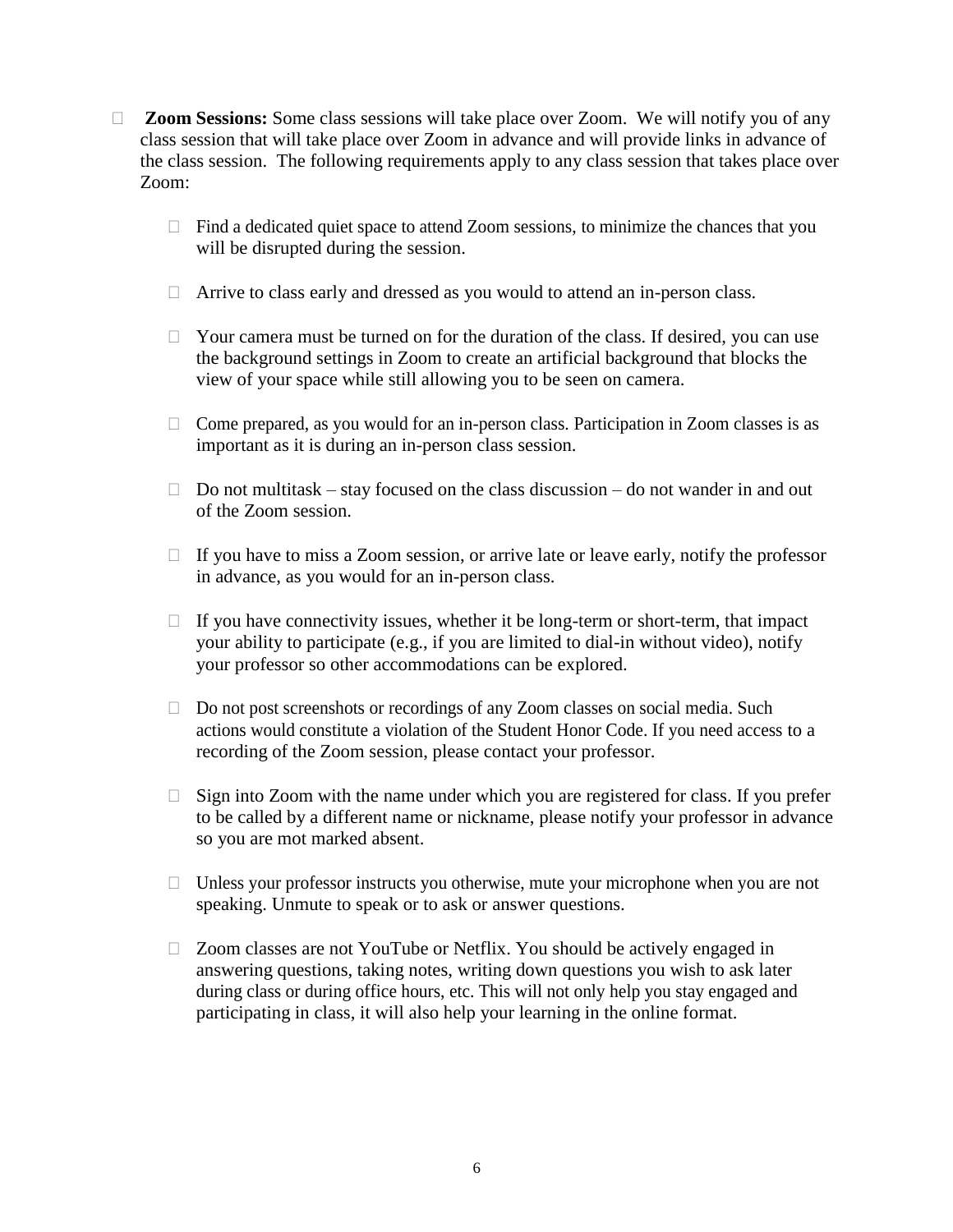# **ILM Reading & Assignments**

| <b>Session</b>                          | <b>Topic</b>                                       | Post-Class Assignment - All assignments are due by the following<br>Sunday at 11:59 pm unless otherwise noted. |
|-----------------------------------------|----------------------------------------------------|----------------------------------------------------------------------------------------------------------------|
| <b>Classroom Session 1</b>              | <b>Week One Revisited: Case Reading</b>            | $\Box$ Submit Warm-up via TWEN – due by 11:59 p.m. on Tuesday,                                                 |
| 1/24/2022                               | & Briefing: Lindh v. Surman                        | January 25.                                                                                                    |
|                                         |                                                    | $\Box$ Complete case brief for Lindh v. Surman. Submit via TWEN.                                               |
|                                         |                                                    | Complete Rule Deconstruction Exercises Handout. Submit via<br>TWEN.                                            |
|                                         |                                                    | $\Box$ Read Walmart v. Sturges. NOTE: You do not need to brief it, but                                         |
|                                         |                                                    | be prepared to discuss the rules from the case.                                                                |
|                                         |                                                    | McKinney, Ch. 13                                                                                               |
| <b>Classroom Session 2</b>              | <b>R</b> in IRAC: Rule Extraction $\&$             | $\Box$ Submit Warm Up via TWEN – due by 11:59 p.m. on Tuesday,                                                 |
| 1/31/2022                               | <b>Deconstruction</b>                              | February 1.                                                                                                    |
|                                         |                                                    | □ Draft Sub-Rule Statement and Rule Explanation Assignment.                                                    |
|                                         |                                                    | Submit via TWEN.                                                                                               |
|                                         |                                                    | $\Box$ Review your Week One Essay and the explanatory material; if                                             |
|                                         |                                                    | you would like, make an appointment to meet with a member of                                                   |
|                                         |                                                    | the Academic Success Team to review your work.                                                                 |
| <b>Classroom Session 3</b>              | <b>R</b> in IRAC: Rule Synthesis                   | Upload Warm-Up to TWEN – due by $11:59$ p.m. on Tuesday,                                                       |
| 2/7/2022                                |                                                    | February 8                                                                                                     |
|                                         |                                                    | Complete Time Management Assignment. Submit via TWEN.                                                          |
|                                         |                                                    | Schwartz, Ch. 7                                                                                                |
|                                         |                                                    | Complete Outline Assignment. Submit via TWEN.                                                                  |
|                                         |                                                    | Bring Skeletal Outline and Notes for Contracts class.                                                          |
| <b>Classroom Session 4</b>              | <b>R</b> in IRAC: Rule Synthesis                   | Submit an electronic copy of your completed Contracts outline (at                                              |
| 2/14/2022                               | <b>Organizing &amp; Outlining Course Materials</b> | least the first 3 weeks of class) to TWEN.                                                                     |
|                                         |                                                    | $\Box$ Schwartz, 191 – 222                                                                                     |
|                                         |                                                    |                                                                                                                |
| <b>Classroom Session 5</b><br>2/22/2022 | <b>Getting Ready for Midterms: Prewriting</b>      | $\Box$ Prepare for In-Class Simulated Exam # 1.                                                                |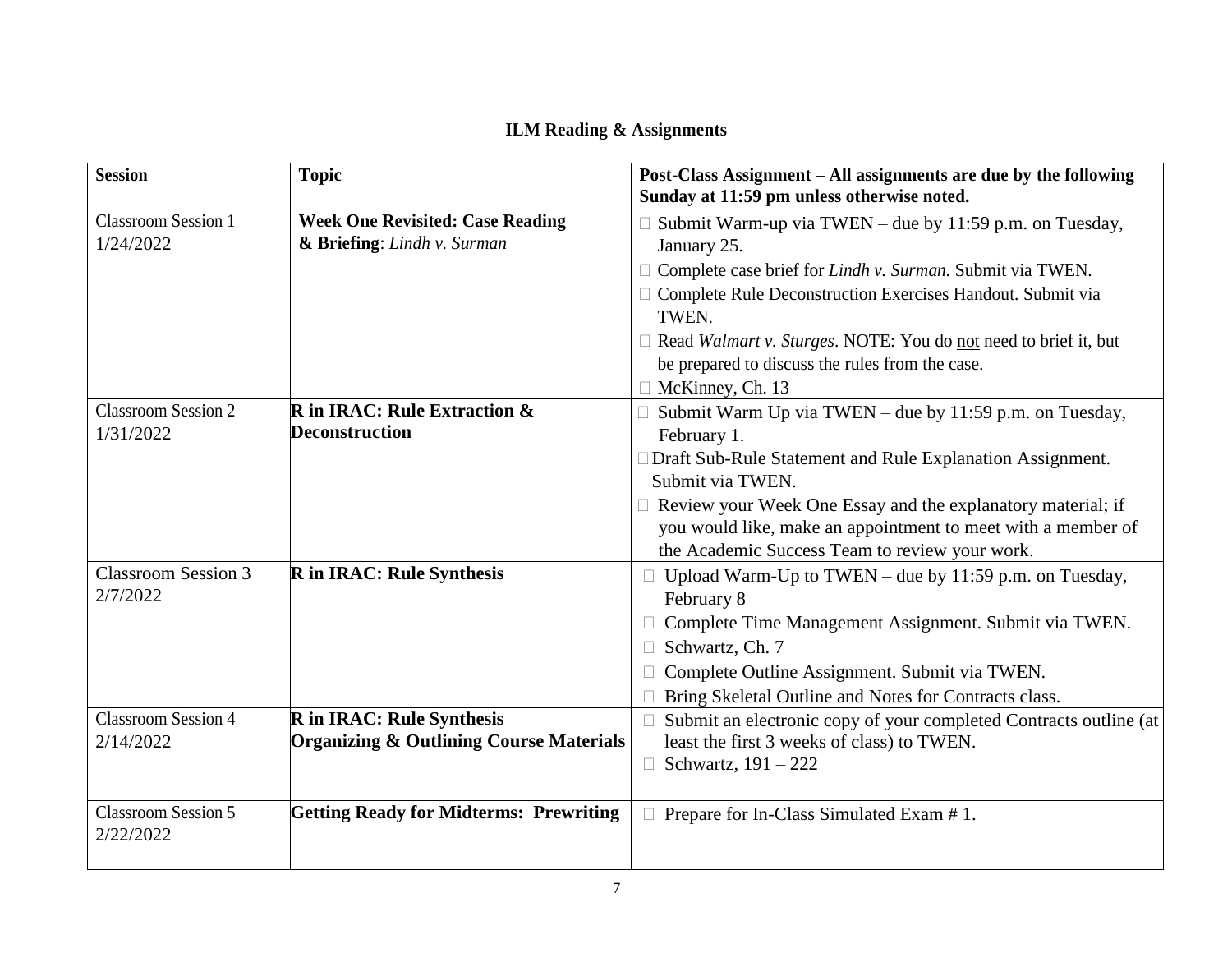| <b>Classroom Session 6</b>  | In-Class Exam #1                          | Submit Exam #1 on TWEN.                                                                       |
|-----------------------------|-------------------------------------------|-----------------------------------------------------------------------------------------------|
| 2/28/2022                   |                                           | $\Box$ Print a hard copy of your In-Class Simulated Exam #1 to use in<br>Classroom Session 7. |
|                             |                                           |                                                                                               |
| <b>Classroom Session 7</b>  | <b>Review of In-Class Essay #1</b>        | $\Box$ Schwartz, pp. 222 – 230                                                                |
| 3/7/2022                    |                                           | Complete the Self-Assessment Exercise. Submit via TWEN.                                       |
| <b>Classroom Session 8</b>  | <b>Multiple Choice Study Approach</b>     | $\Box$ Complete the Multiple Choice Assignment. Submit via TWEN.                              |
| 3/21/2022                   | A in IRAC: Applying Rules to Facts,       |                                                                                               |
|                             | <b>Analysis</b>                           |                                                                                               |
| <b>Classroom Session 9</b>  | <b>Analysis - Inferential Reasoning</b>   | Submit Warm-Up on TWEN – due by 11:59 p.m. on Tuesday,                                        |
| 3/28/2022                   |                                           | March 29.                                                                                     |
|                             |                                           | Complete F-I-L Exercise. Submit via TWEN.                                                     |
| <b>Classroom Session 10</b> | <b>Analysis – Counterarguments</b>        | Complete Counterargument Exercise. Submit via TWEN.                                           |
| 4/4/2022                    |                                           | Complete Multiple-Choice Exercise. Submit via TWEN.                                           |
|                             |                                           |                                                                                               |
| <b>Classroom Session 11</b> | <b>Preparing for Final Exams</b>          | Prepare for In Class Simulated Exam #2.                                                       |
| 4/11/2022                   |                                           | Create Final Exam Study Plan. Submit via TWEN.                                                |
| <b>Classroom Session 12</b> | In-Class Simulated Exam #2                | Submit In-Class Simulated Exam #2 on TWEN.                                                    |
| 4/18/2022                   |                                           | $\Box$ Print out a hard copy of Simulated Exam #2 and bring to                                |
|                             |                                           | Classroom Session 13.                                                                         |
|                             |                                           | Schwartz, Ch. 10                                                                              |
| <b>Classroom Session 13</b> | <b>Review In-Class Simulated Exam #2</b>  | □ Complete the Self-Assessment Exercise. Submit via TWEN.                                     |
| 4/25/2022                   |                                           | $\Box$ Submit Warm-Up on TWEN – due by 11:59 p.m. on Tuesday,                                 |
|                             |                                           | April 26.                                                                                     |
| <b>Classroom Session 14</b> | <b>Voluntary Individual Meetings with</b> |                                                                                               |
| 5/2/2022                    | <b>Professor</b>                          |                                                                                               |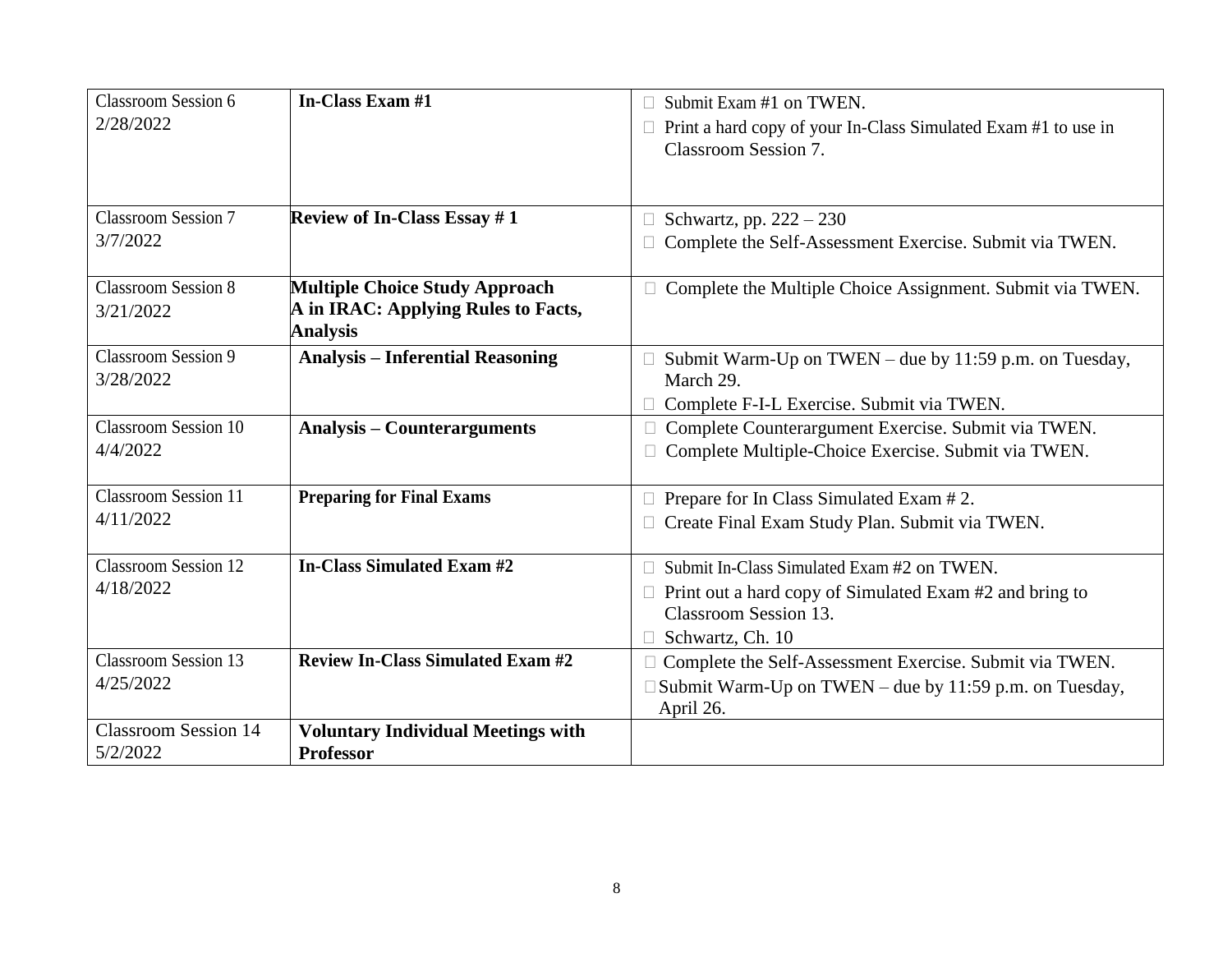# **Western State College of Law – Programmatic Learning Outcomes**

**Western State College of Law's curriculum is designed so that every student achieves a level of competency prior to graduation in each of the eight Programmatic Learning Outcomes listed below:**

# **(1) Doctrinal Knowledge**

Students will demonstrate knowledge of substantive and procedural law in the core curriculum subjects, including Contracts, Criminal Law, Criminal Procedure, Torts, Real Property, Business Association, Evidence, Civil Procedures, Constitutional Law, Estates, Community Property, Remedies, and Professional Responsibility.

# **(2) Practice Skills**

Students will demonstrate the development of other law practice skills. Each student's chosen outcomes within this category will be varied based on the student's particular interests, coursework and work experiences. They may include, but are not limited to, the following topics: oral presentation and advocacy; interviewing; counseling; client service and business development; negotiations, mediation, arbitration, or other alternate dispute resolution methods; advanced legal research and writing (excluding purely academic papers and the first four units earned in introductory first-year legal research and writing class); applied legal writing such as drafting contracts, pleadings, other legal instruments; law practice management or the use of technology in law practice; cultural competency; collaboration or project management; financial analysis, such as accounting, budgeting project management, and valuation; cost benefit analysis in administrative agencies; use of technology, data analyses, or predictive coding; business strategy and behavior; pre-trial preparation, fact investigation, such as discovery, e-discovery, motion practice, assessing evidence, or utilizing experts; trial practice; professional civility and applied ethics; a law clinic that includes a classroom component; or a legal externship that includes a classroom component.

# **(3) Legal Analysis**

Students will demonstrate the ability to identify the factual and legal issues implicated by a fact pattern and to appropriately use cases (including identifying the salient features of an appropriate precedent case, identifying legally significant similarities or differences between the precedent case and a fact pattern and explaining why those are legally significant) and rules (including the ability to connect legally significant facts in a fact pattern to the rule) to predict how a court would decide the issue. Students will also demonstrate the ability to identify and evaluate the public policies of a precedent case or rule and be able to evaluate how public policy can impact the application of a rule to the legal issue.

#### **(4) Legal Research**

Students will demonstrate the ability to locate relevant legal authority using a variety of book and electronic resources, and to properly cite to such legal authority.